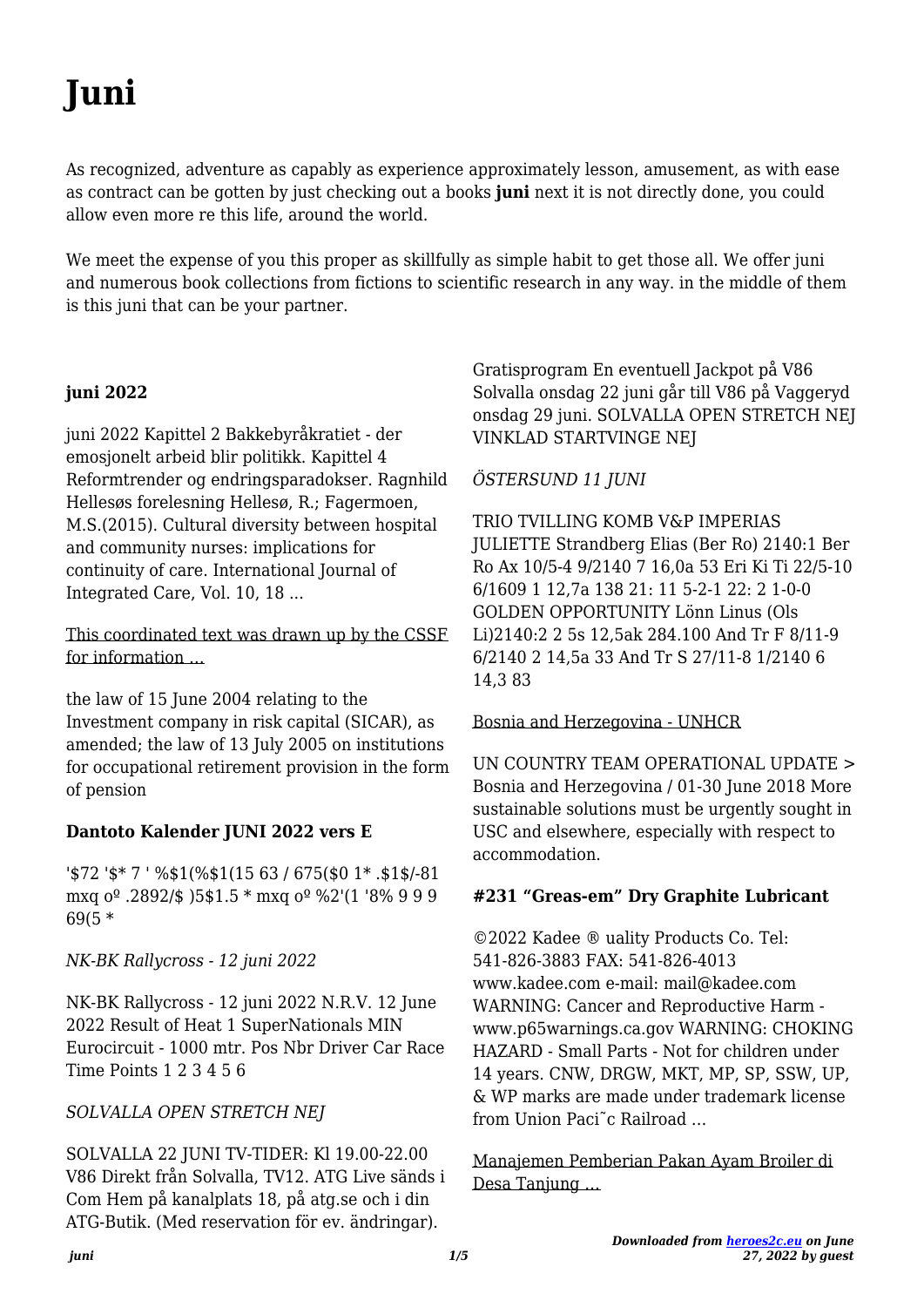Jurnal Peternakan Sriwijaya Vol. 6, No. 1, Juni 2017, pp.37-43 ISSN 2303 – 1093 37 Manajemen Pemberian Pakan Ayam Broiler di Desa Tanjung Pinang Kecamatan Tanjung Batu Kabupaten Ogan Ilir Feeding Management of Broiler Chicken in Tanjung Pinang Village, Tanjung Batu Subdistrict, Ogan Ilir Regency M. L. Sari\* & M. Romadhon

## *Web 13 juni*

MENY UBU UBU MENY Finnes med kalkon! Hoagie Rolls Cauliflower – 140 Ubu Old Fashioned Friterad blomkål, raw slaw med lime, rättika, morot & koriander Ransom Chicken – 165 Confiterade kycklinglår, ramslökspesto,

# **24. Gemeinderatssitzung vom 22. Juni 2022**

Juni 2022 Fragestunde 1. Anfrage wurde von Herrn GR Thomas Weber (NEOS) gestellt und ist an die Frau amtsführende Stadträtin der Geschäftsgruppe für Kultur und Wissenschaft gerichtet. 2. Anfrage wurde von Frau GRin Mag. Barbara Huemer (GRÜNE) gestellt und ist an den Herrn amtsführenden Stadtrat der Geschäftsgruppe für Soziales, Gesundheit und Sport gerichtet. 3. …

*www.kbo-astenheusden.nl*

Created Date: 6/7/2022 2:21:09 PM

# **Country Report: Italy**

Glossary & List of Abbreviations Decree Law Regulatory act which provisionally enters into force but requires the enactment of a legislative act in order to have definitive force. This process is described as "implementation by law" (conversione in legge), and it is possible for the Decree Law to undergo amendments in the process of enactment of the law.

# *Klimaplan for en grøn affaldssektor og cirkulær økonomi*

16. juni 2020 . 2 Formål Der er med bred opbakning i Folketinget sat et meget ambitiøst mål om at reducere de nationale drivhusgasudledninger med 70 pct. i 2030 i forhold til 1990. Regeringen (Socialdemokratiet), Venstre, Radikale Venstre,

Socialistisk Folkeparti, Enhedslisten, Det Konservative Folkeparti, Liberal Alliance og Alternativet er enige om, at affaldssektoren skal bidrage …

# **JUNI SINGH - Paris School of Economics**

JUNI SINGH Personal website PhD candidate, Paris School of Economics, France junisingh7@gmail.com (+33 640481671), Citizenship: American EDUCATION PhD in Economics, Paris School of Economics 2016 - 2020 Visiting student, Massachusetts Institute of Technology April- June 2019 Masters in Applied Policy and Economics, Paris School of Economics 2015

# **Consumer trends accelerated by the COVID-19 pandemic are sticking. - PwC**

3 | PwC's June 2021 Global Consumer Insights Pulse Survey Consumers' shift to digital has accelerated dramatically. They are buying more groceries online, Gen Z consumers have developed

# **stocklist / Bestandsliste Juni 2022**

POLYPED specialized in unusual invertebrates since 1991 stocklist / Bestandsliste Juni 2022 orders only by @ email: subfusca@gmx.net  $\Box$ +49 157 7172 9143 Versand / Abholung in Köln nach Vereinbarung möglich nächste Aktualisierung 28.juni 2022 / alte Listen verlieren ihre Gültigkeit, Preise in €uro, solange der Vorrat reicht Bestellung bitte per email, Infos zum Versand und …

# 21June FINAL PRESS RELEASE WPP17 - United Nations

United Nations Department of Public Information 405 East 42 nd Street, New York, NY 10017 | E: dpicampaigns@un.org PRESS RELEASE World population projected to reach 9.8 billion in …

*Wuppertaler Gottesdienstkalender 25. Juni – 1. Juli*

2 days ago  $\cdot$  25. Juni – 1. Juli GD = Gottesdienst  $FG = Familiengottesdienst KG =$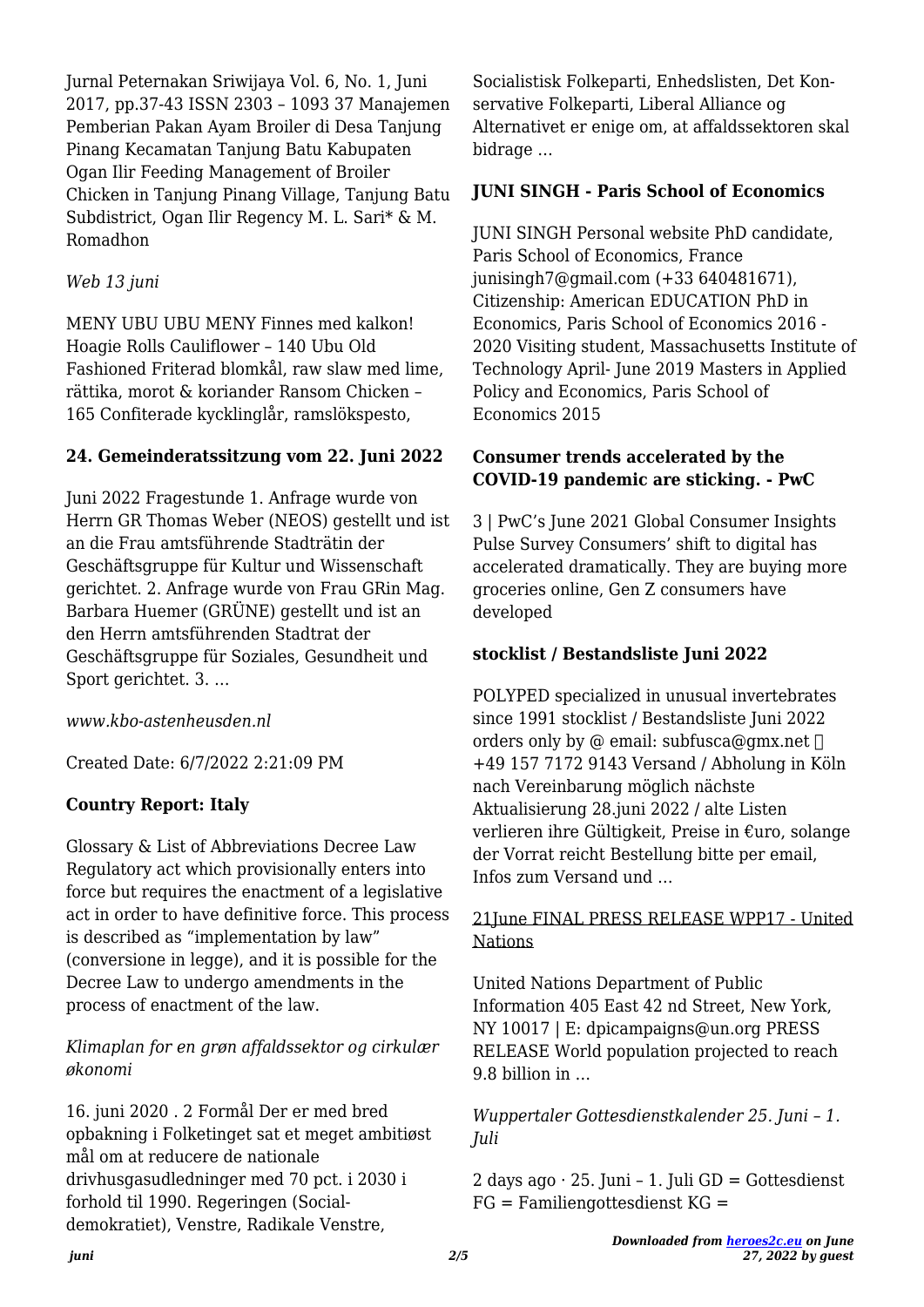Kindergottesdienst SVM = Sonntagvorabendmesse WGF = Wort-Gottes- $Feier = Abendmahl = Juqend-GD = Kinder-GD =$  $Kaffee = Musik = Online = Open-Air = Taufe$ 

*User Manual Juni - Smirthwaite*

The Juni is intended for indoor use only, the normal operating conditions are as follows: A. Temperature:  $41^{\circ}$ F to  $86^{\circ}$ F (+5 $^{\circ}$ C to  $40^{\circ}$ C) B. Relative Humidity: 15 to 90%, non-condensing, but not requiring a water vapour pressure

# **ARTICLE 29 DATA PROTECTION WORKING PARTY**

5 Whereas contextual advertising2 and segmented advertising3 use 'snap shots' of what data subjects view or do on a particular web site or known characteristics of the users, behavioural advertising potentially gives advertisers a very detailed picture of a data subject's online life,

# **MONTAG, 13. JUNI**

JUNI 2022 SPEZIALMENU FEIERTAG holiday's special menu FREITAG, 17. JUNI 2022 SPINAT-LASAGNE Paradeiserragout A/ G spinachlasagne, tomato ragout LACHSFORELLE Wasabi-Zuckererbsenpüree, Lemongras-Sauce D/G salmon trout, wasabi-sugar peas puree, lemon grass sauce ALLE WOCHEN-TAGESTELLER  $\epsilon$  13.50. Created Date: 6/12/2022 4:35:25 PM ...

# *TIP OF THE ICEBERG*

4 TIP OF THE ICEBERG Religious Extremist Funders against Human Rights for Sexuality and Reproductive Health in Europe 2009 – 2018 5 Preface 6 List of abbreviations 7 Executive summary 8 Introduction 9 Methodology 11 Part I: Tip of the Iceberg: Anti-gender actors in Europe

# *Juni 2022*

Derfor bliver aktivitetstilbuddet i juni og juli (uge 23 – uge 30) lidt anderledes end resten af året. Der vil mandage, onsdage og fredage være gymnastik for alle, som har lyst. Det er i

gymnastiksalen eller måske går vi ud, hvis vejret er godt. Der vil være 2 terapeuter tilstede og det foregår i et niveau, hvor alle kan være med.

# **Intanwijaya Juni 21**

30 Juni 2021 (Tidak Diaudit) Dan 31 Desember 2020 (Diaudit) (Dinyatakan dalam Rupiah, kecuali dinyatakan lain) Catatan atas laporan keuangan konsolidasian terlampir merupakan bagian yang tidak terpisahkan dari laporan keuangan secara keseluruhan 1 Catatan 30 Juni 2021 31 Desember 2020 ASET ASET LANCAR Kas dan setara kas 2.d, 4, 30 92.344.159.016 102.337.629.322 …

#### *OFISI YA RAIS TAWALA ZA MIKOA NA SERIKALI ZA MITAA …*

ORODHA YA WAAJILIWA WAPYA KADA ZA AFYA JUNI 2022, 1301 KURWA FILBERT NGONYANI FEMALE Muuguzi Daraja la II Tabora Igunga District Council UGAKA 0124948-0422 2017 1302 SAMWELI EMIL HAGAMU MALE Tabibu Daraja la II (CO) Tabora Igunga District Council UGAKA 0088989-0422 2019 1303 HAPPINES ELIAS SEMPINDU FEMALE Katibu wa Afya Daraja la II …

# **Country of origin information report Syria**

Page 6 of 102 1 Political and security situation The conflict in Syria has lasted for more than ten years now. It began in March 2011 as a peaceful protest against the …

# *, 20 Juni 2022*

Bengkulu Selatan, 20 Juni 2022 Guru Thamrin Efendy . Author: www.websiteedukasi.com Keywords: File By Websiteedukasi.com Created Date: 6/21/2022 6:02:45 AM ...

# **23 juni 2022 een prijsdaling voor de Gasolie verwarming en Gasolie ...**

23/06/2022 · Gepubliceerd: Woensdag, 22 juni 2022 09:36 Geschreven door Brandstofverbruik Morgen geniet u van de prijsdaling! Ontdek het hier snel! De nieuwe maximumprijs voor Gasolie verwarming minder dan 2000L wordt € 1,5287, dat is een prijsdaling van  $\epsilon$  0,0035. De nieuwe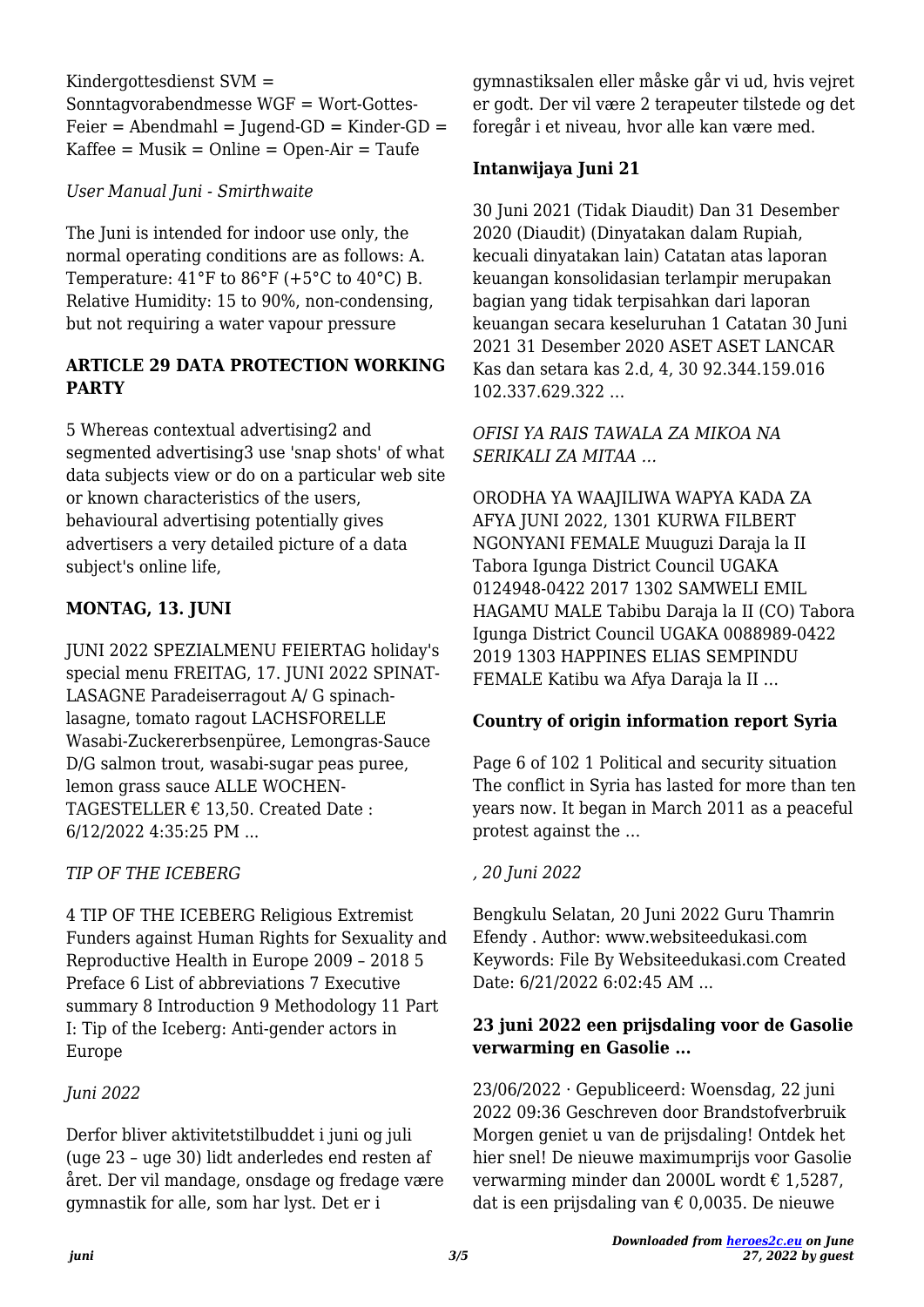maximumprijs voor Gasolie verwarming vanaf 2000L wordt  $\epsilon$  1,4968, dat is een prijsdaling van € …

# *NK-BK Rallycross - 12 juni 2022*

NK-BK Rallycross - 12 juni 2022 N.R.V. 12 June 2022 Result of Heat 2 SuperNationals MIN Eurocircuit - 1000 mtr. Pos Nbr Driver Car Race Time Points 1 2 3 4 5 6

# *PISA 2018 Results - OECD*

16 C 2019 -» -PISA 2018 Results (Volume I): What Students Know and Can Do Executive Summary • There were large differences between individual countries and economies in how their performance changed between 2015 and 2018. For example, mean performance in mathematics improved in 13 countries/economies (Albania, Iceland, Jordan, Latvia, Macao [China], Montenegro, Peru, Poland, …

#### June 2019 - Met Office

June 2019 The averaging period used for the following assessment was 1981-2010. June started with a ridge of high pressure which brought warm dry sunny weather to much

## **Hans Knot International Radio Report May-June 2020**

This year Radio Minerva exists 40 years and coming Saturday there is a special broadcast from the former lightship the West-Hinder 3. It would be nice if that was a regular feature.

# *THE DOLDER GRAND*

THE DOLDER GRAND . Author: Andrea.Laube Created Date: 6/5/2022 1:58:38 PM

## *Final Report - Europa*

ESMA • CS 60747 – 103 rue de Grenelle • 75345 Paris Cedex 07 • France • Tel. +33 (0) 1 58 36 43 21 • www.esma.europa.eu 2 2 June 2017

# **Juni Learning Terms of Use**

11/05/2021 · Juni Learning web app, which may

be accessed via the web or on your mobile device, is the main hub for users to access and use the Service, and allows users to schedule classes, see an overview of current and future coursework, assemble and publish projects, interact via Juni Clubs and many more features in the future. ...

#### *schaft.be*

Author: Joos, Bart Created Date: 6/17/2022 3:12:37 PM

#### OFISI YA RAIS TAWALA ZA MIKOA NA SERIKALI ZA MITAA …

ORODHA WAAJILIWA WAPYA KADA YA ELIMU JUNI 2022, Page 1 of 125. 2022 Na. Jina la Muombaji Jinsi Mkoa Halmashauri Shule Namba ya Maombi Mwaka Kuhitimu Chuo Somo Alilochaguliwa Kiwango Cha Elimu Idara Elimu Maalum OFISI YA RAIS TAWALA ZA MIKOA NA SERIKALI ZA MITAA ORODHA WAAJILIWA WAPYA KADA YA ELIMU JUNI 2022 , 80 NEEMA …

#### Standardkarte OG Juni 2022 englisch - kuffler.de

vegan & vegetarian stewed sweet potatoes in olive oil and sea salt ratatouille, pesto and fresh watercress  $\epsilon$  19,50 vegan lentils curry coconut milk, sweet potatoes spinach, rice  $\epsilon$  21,00 risotto of bavarian rice wild broccoli, pine seeds, parmesan cheese  $\epsilon$  19,50 fish grilled fillet of trouts black garlic cream, mashed potatoes wild broccoli, lemon sauce

#### **MCK750-B-ZH-EN.book Seite 1 Dienstag, 13. Juni 2017 11:31 11 …**

MCK750 Scope of delivery EN 7 • Never immerse the device in water. • Do not operate the device when the lid is open. • Do not allow the connection cable to dangle (risk of stumbling). • Do not lay the connection cable over edges or corners. • Store all unattached parts of the kettle safely before starting your journey.

## **Psychology of Men & Masculinity**

(Brannon & Juni, 1984), and the Attitudes